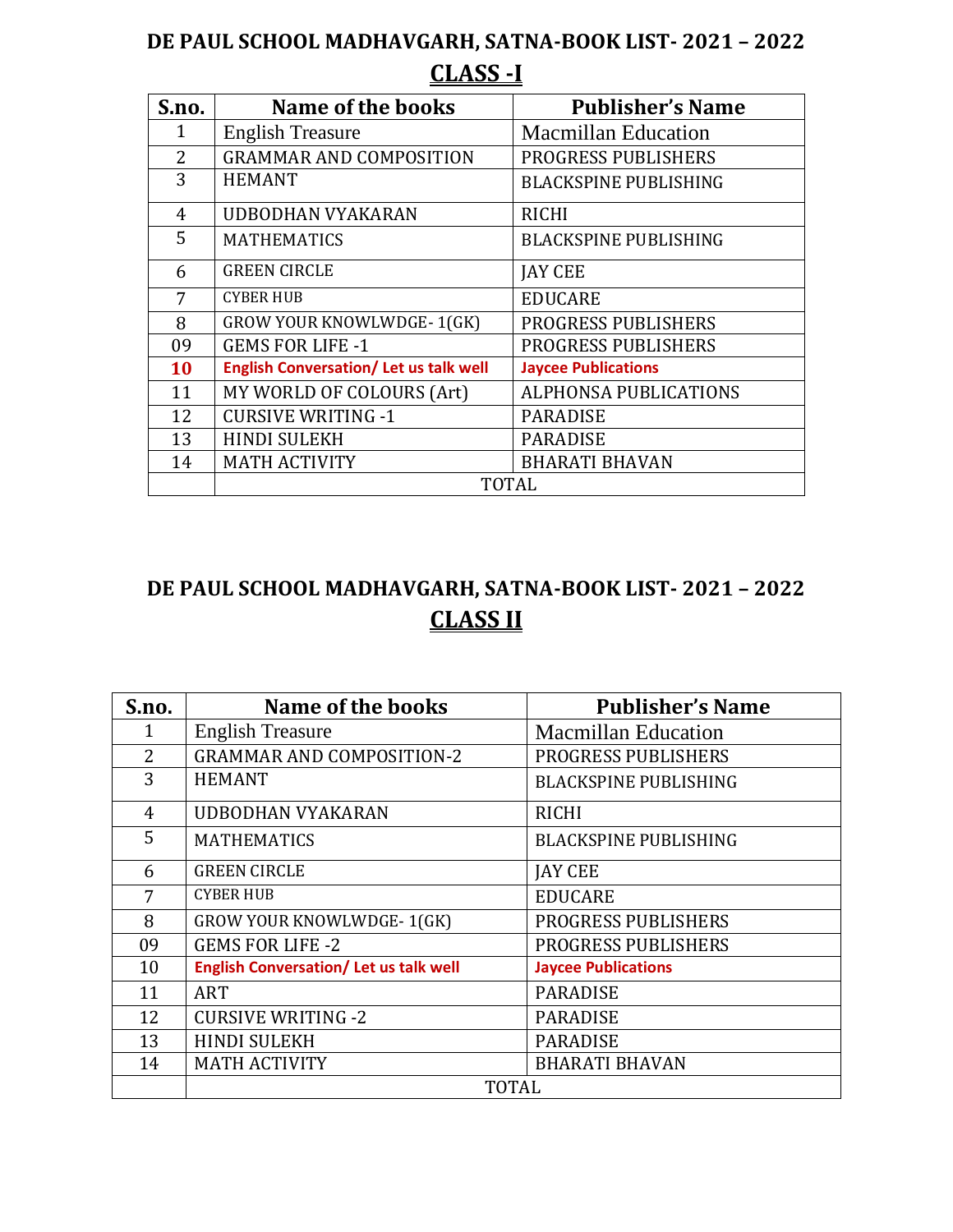# **DE PAUL SCHOOL MADHAVGARH, SATNA-BOOK LIST- 2021 – 2022 CLASS III**

| S.no.          | <b>Name of the books</b>                      | <b>Publisher's Name</b>      |
|----------------|-----------------------------------------------|------------------------------|
| 1              | <b>RAINTREE ENGLISH -3</b>                    | ORIENT BLACKSWAN             |
| $\overline{2}$ | <b>GRAMMAR AND COMPOSITION - 3</b>            | PROGRESS PUBLICATION         |
| 3              | PALLAV - 3                                    | <b>AMRITA</b>                |
|                |                                               | PRAKASHAN(MARINA)            |
| 4              | HINDI VYAKARAN EVAM RACHANA-3                 | <b>AMRITA</b>                |
|                |                                               | PRAKASHAN(MARINA)            |
| 5              | <b>MATHEMATICS</b>                            | <b>BLACKSPINE PUBLISHING</b> |
| 6              | <b>CYBER HUB</b>                              | <b>EDUCARE</b>               |
| 7              | <b>GREEN CIRCLE</b>                           | <b>JAY CEE</b>               |
| 8              | <b>CURSIVE WRITING -3</b>                     | <b>PARADISE</b>              |
| 9              | <b>HINDI SULEKH</b>                           | <b>PARADISE</b>              |
| 10             | <b>GEMS FOR LIFE -3</b>                       | PROGRESS PUBLISHERS          |
| 11             | <b>English Conversation/ Let us talk well</b> | <b>Jaycee Publications</b>   |
| 12             | <b>ART EXPLOTION</b>                          | <b>PARADISE</b>              |
| 13             | <b>JUNIOR KNOWLEDGE - 3</b>                   | <b>BHARATI BHAVAN</b>        |
| 14             | <b>MATH ACTIVITY</b>                          | <b>BHARATI BHAVAN</b>        |
|                | <b>TOTAL</b>                                  |                              |

# **DE PAUL SCHOOL MADHAVGARH, SATNA-BOOK LIST- 2021– 2022 CLASS IV**

| S.no.          | Name of the books                            | <b>Publisher's Name</b>    |
|----------------|----------------------------------------------|----------------------------|
| 1              | <b>RAINTREE ENGLISH -4</b>                   | ORIENT BLACKSWAN           |
| $\overline{2}$ | <b>GRAMMAR AND COMPOSITION - 5</b>           | PROGRESS PUBLICATION       |
| 3              | PALLAV - 4                                   | AMRITA PRAKASHAN(MARINA)   |
| 4              | <b>HINDI VYAKARAN EVAM</b>                   | AMRITA PRAKASHAN(MARINA)   |
|                | RACHANA-4                                    |                            |
| 5              | <b>MATHEMATICS -4</b>                        | <b>RACHNA SAGAR</b>        |
| 6              | <b>CYBER HUB</b>                             | <b>EDUCARE</b>             |
| 7              | <b>MY WORLD</b>                              | <b>BHARATI BHAVAN</b>      |
| 8              | <b>CURSIVE WRITING -4</b>                    | PROGRESSFLOW PUBLICATIONS  |
| 9              | <b>HINDI SULEKH</b>                          | <b>PARADISE</b>            |
| 10             | <b>GEMS FOR LIFE -4</b>                      | PROGRESS PUBLISHERS        |
| 11             | <b>English Conversation/Let us talk well</b> | <b>Jaycee Publications</b> |
| 12             | <b>ART EXPLOTION</b>                         | <b>PARADISE</b>            |
| 13             | <b>JUNIOR KNOWLEDGE - 4</b>                  | <b>BHARATI BHAVAN</b>      |
| 14             | <b>MATH ACTIVITY</b>                         | <b>BHARATI BHAVAN</b>      |
| <b>TOTAL</b>   |                                              |                            |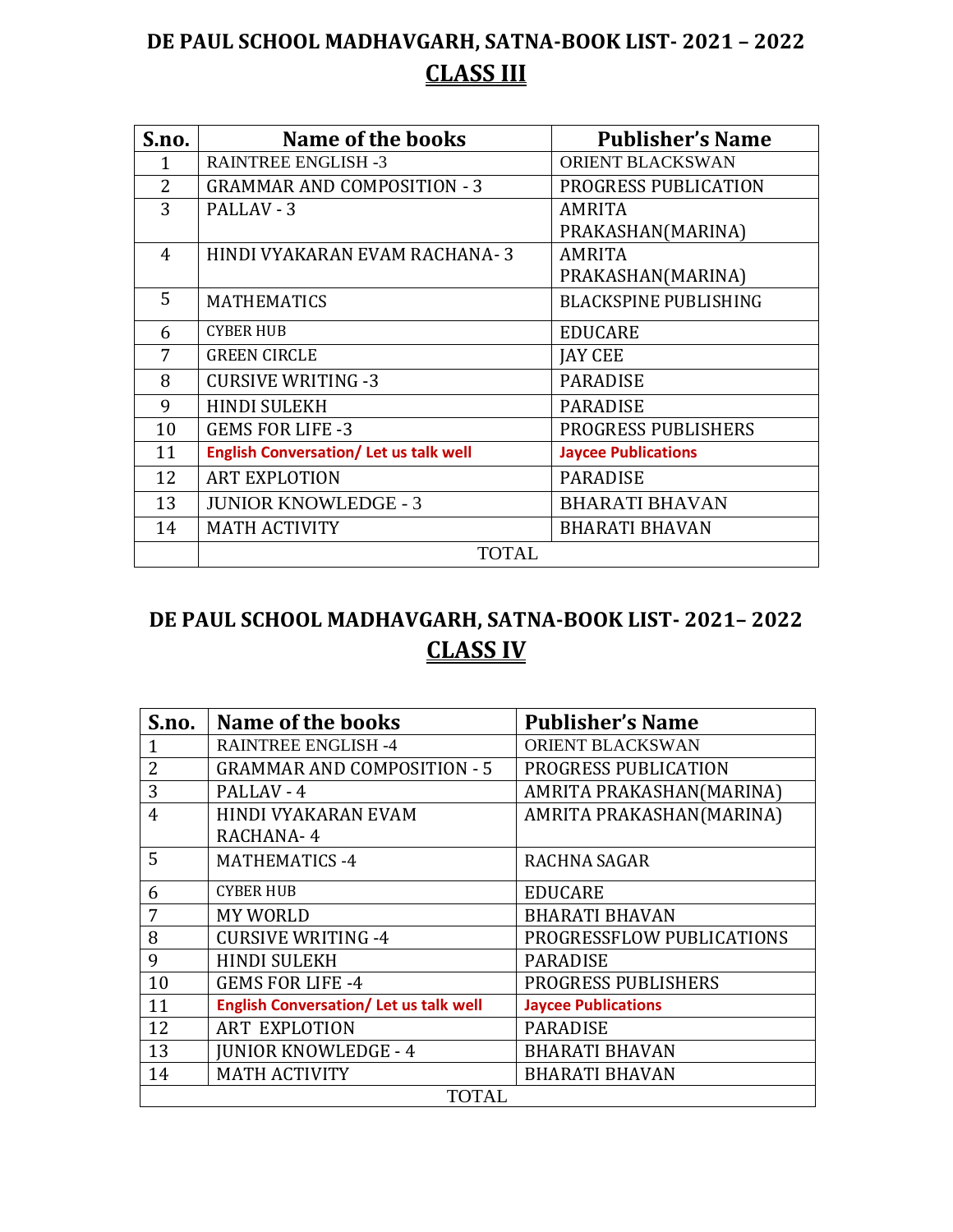## **DE PAUL SCHOOL MADHAVGARH, SATNA-BOOK LIST- 2021– 2022 CLASS V**

| <b>SL</b>      | Name of the books                            | <b>Publisher's Name</b>    |
|----------------|----------------------------------------------|----------------------------|
|                | <b>RAINTREE ENGLISH -5</b>                   | <b>ORIENT BLACKSWAN</b>    |
| $\overline{2}$ | <b>GRAMMAR AND COMPOSITION - 5</b>           | PROGRESS PUBLICATION       |
| 3              | PALLAV - 5                                   | <b>AMRITA</b>              |
|                |                                              | PRAKASHAN(MARINA)          |
| $\overline{4}$ | HINDI VYAKARAN EVAM RACHANA-5                | <b>AMRITA</b>              |
|                |                                              | PRAKASHAN(MARINA)          |
| 5              | <b>Active Mathematics</b>                    | Jay Cee                    |
| 6              | <b>MATH ACTIVITY -5</b>                      | <b>BHARATI BHAVAN</b>      |
| 7              | MY WORLD -5                                  | <b>BHARATI BHAVAN</b>      |
| 8              | <b>English Conversation/Let us talk well</b> | <b>Jaycee Publications</b> |
| 9              | <b>CURSIVE WRITING</b>                       |                            |
| 10             | <b>HINDI SULEKH</b>                          | <b>PARADISE</b>            |
| 11             | <b>CYBER HUB</b>                             | <b>EDUCARE</b>             |
| 12             | <b>GEMS FOR LIFE - 5</b>                     | PROGRESS PUBLICATION       |
| 13             | MY WORLD OF COLOURS                          | <b>PARADISE</b>            |
| 14             | <b>JUNIOR KNOWLEDGE - 5</b>                  | <b>BHARATI BHAVAN</b>      |
|                | <b>TOTAL</b>                                 |                            |

## **DE PAUL SCHOOL MADHAVGARH, SATNA-BOOK LIST- 2021 – 2022 CLASS VI**

|    | S.no.   Name of the books          | <b>Publisher's Name</b>    |
|----|------------------------------------|----------------------------|
|    | New BUZZWORD-6                     | <b>ORIENT BLACKSWAN</b>    |
| 2  | <b>GRAMMAR AND COMPOSITION - 6</b> | <b>PROGRESS PUBLISHERS</b> |
| 3  | <b>HINDI</b>                       | <b>NCERT</b>               |
| 4  | <b>MATH</b>                        | <b>NCERT</b>               |
| 5  | <b>SOCIAL SCIENCE</b>              | NCERT 55+55+50             |
| 6  | <b>SCIENCE</b>                     | <b>NCERT</b>               |
| 7  | <b>CURSIVE WRITING</b>             | <b>PARADISE</b>            |
| 8  | <b>GROW YOUR KNOWLEDGE - 6</b>     | PROGRESS PUBLICATION       |
| 9  | <b>GEMS FOR LIFE - 6</b>           | PROGRESS PUBLICATION       |
| 10 | SANSKRIT-6                         | <b>G.RAM BOOKS</b>         |
| 11 | <b>UDBODHAN VYAKARAN</b>           | <b>RICHI</b>               |
| 12 | <b>CYBER HUB</b>                   | <b>EDUCARE</b>             |
|    | TOTAL                              |                            |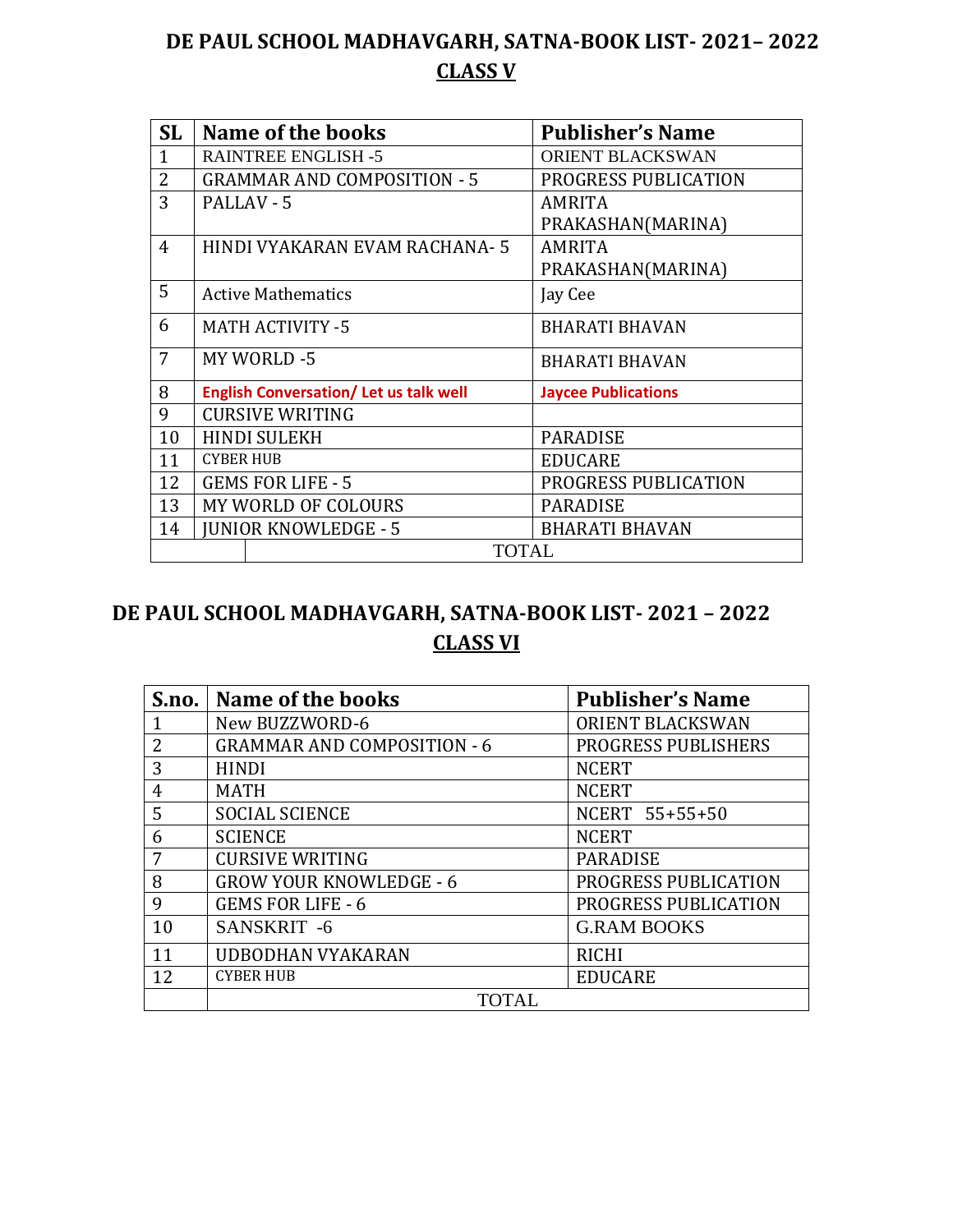## **DE PAUL SCHOOL MADHAVGARH, SATNA-BOOK LIST- 2021– 2022 CLASS VII**

| <b>SL</b>      | Name of the books                  | <b>Publisher's Name</b>    |
|----------------|------------------------------------|----------------------------|
| $\mathbf 1$    | New BUZZWORD-7                     | ORIENT BLACKSWAN           |
| 2              | <b>GRAMMAR AND COMPOSITION - 7</b> | <b>PROGRESS PUBLISHERS</b> |
| 3              | <b>HINDI</b>                       | <b>NCERT</b>               |
| $\overline{4}$ | <b>MATH</b>                        | <b>NCERT</b>               |
| 5              | <b>SOCIAL SCIENCE</b>              | NCERT-55+55+55+            |
| 6              | <b>SCIENCE</b>                     | <b>NCERT</b>               |
| 7              | <b>UDBODHAN VYAKARAN</b>           | <b>RICHI</b>               |
| 8              | <b>CURSIVE WRITING -7</b>          | <b>PARADISE</b>            |
| 9              | <b>GROW YOUR KNOWLEDGE-7 (GK)</b>  | PROGRESS PUBLICATIONS      |
| 10             | <b>GEMS FOR LIFE - 7</b>           | PROGRESS PUBLICATION       |
| 11             | SANSKRIT-7                         | <b>G.RAM BOOKS</b>         |
| 12             | <b>CYBER HUB</b>                   | <b>EDUCARE</b>             |
|                | <b>TOTAL</b>                       |                            |

### **DE PAUL SCHOOL MADHAVGARH, SATNA-BOOK LIST- 2021 – 2022 CLASS VIII**

|                | S.no.   Name of the books          | <b>Publisher's Name</b>      |
|----------------|------------------------------------|------------------------------|
|                | New BUZZWORD-8                     | <b>ORIENT BLACKSWAN</b>      |
| 2              | <b>GRAMMAR AND COMPOSITION - 8</b> | PROGRESS PUBLISHERS          |
| 3              | HINDI(MAIN COURSE BOOK)            | <b>NCERT</b>                 |
| $\overline{4}$ | MATH(MAIN COURSE BOOK)             | <b>NCERT</b>                 |
| 5              | <b>SOCIAL SCIENCE</b>              | NCERT 55+55+55+55            |
| 6              | <b>SCIENCE</b>                     | <b>NCERT</b>                 |
| 7              | <b>CURSIVE WRITING -8</b>          | <b>PARADISE</b>              |
| 8              | <b>GROW YOUR KNOWLEDGE-8 (GK)</b>  | <b>PROGRESS PUBLICATIONS</b> |
| 9              | <b>GEMS FOR LIFE - 8</b>           | PROGRESS PUBLICATION         |
| 10             | SANSKRIT-8                         | <b>G.RAM BOOKS</b>           |
| 11             | <b>CYBER HUB</b>                   | <b>EDUCARE</b>               |
| 12             | <b>UDBODHAN VYAKARAN</b>           | <b>RICHI</b>                 |
|                | <b>TOTAL</b>                       |                              |